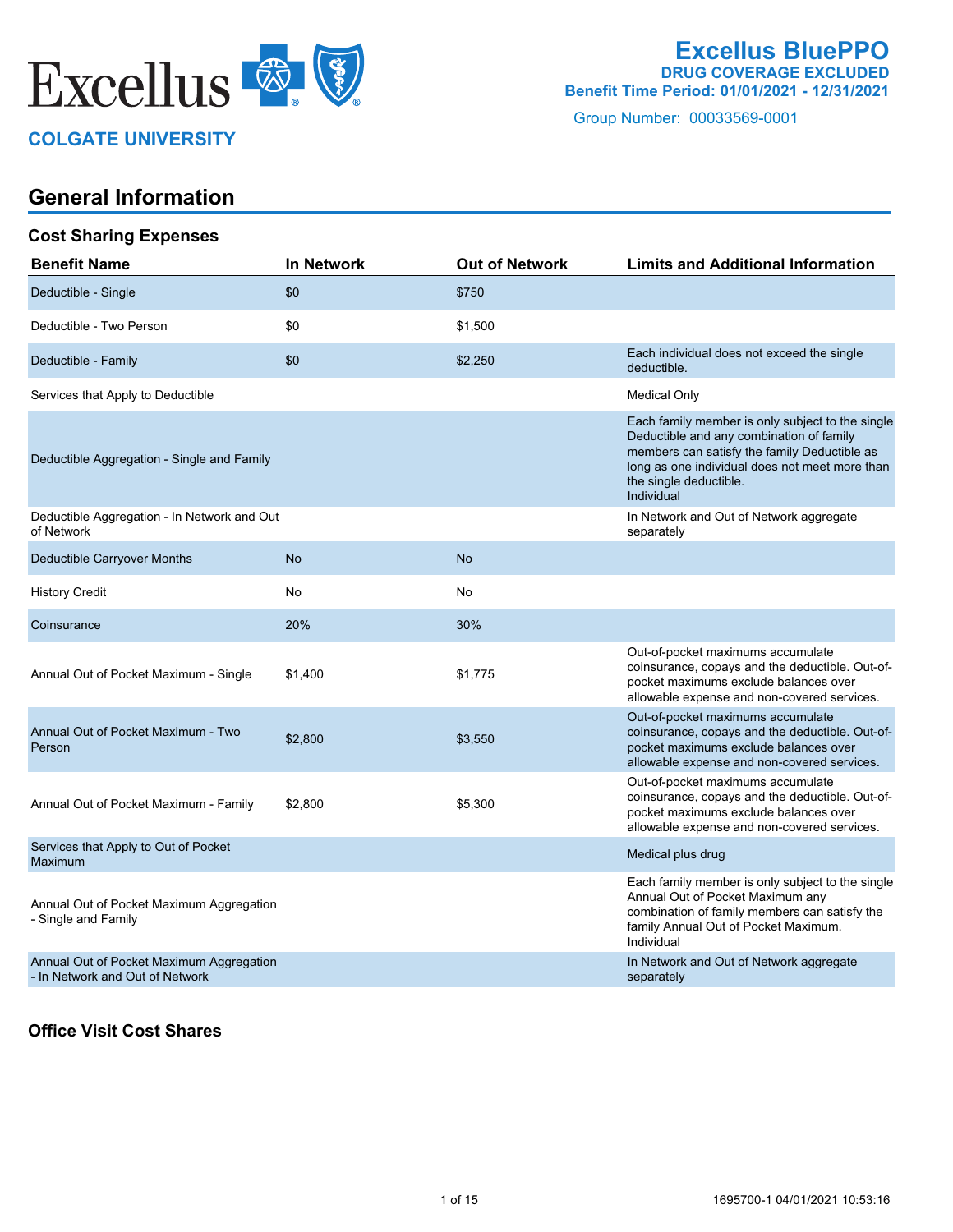| <b>Benefit Name</b>       | In Network      | <b>Out of Network</b>                    | <b>Limits and Additional Information</b> |
|---------------------------|-----------------|------------------------------------------|------------------------------------------|
| Cost Share - Primary Care | 20% Coinsurance | 30% Coinsurance<br>Subject to Deductible |                                          |
| Cost Share - Specialist   | 20% Coinsurance | 30% Coinsurance<br>Subiect to Deductible |                                          |

## **Plan Limits**

| <b>Benefit Name</b>                                                       | <b>In Network</b> | <b>Out of Network</b> | <b>Limits and Additional Information</b>                                                                                                                                                                                                                 |
|---------------------------------------------------------------------------|-------------------|-----------------------|----------------------------------------------------------------------------------------------------------------------------------------------------------------------------------------------------------------------------------------------------------|
| Limits Aggregation - In-network and Out of<br><b>Network</b>              |                   |                       | In Network and Out of Network aggregate<br>together                                                                                                                                                                                                      |
| <b>Annual Maximum</b>                                                     |                   |                       | Unlimited                                                                                                                                                                                                                                                |
| Lifetime Benefit Maximum                                                  |                   |                       | Unlimited                                                                                                                                                                                                                                                |
| Kids Copay Age Limit                                                      |                   |                       | Does Not Apply                                                                                                                                                                                                                                           |
| Kids Copay Age Applies To                                                 |                   |                       | Does Not Apply                                                                                                                                                                                                                                           |
| Kids Copay Network                                                        |                   |                       | None                                                                                                                                                                                                                                                     |
| <b>Referrals Required</b>                                                 |                   |                       | <b>No</b>                                                                                                                                                                                                                                                |
| <b>Employer Deductible Funding Percentage</b>                             |                   |                       | 0%                                                                                                                                                                                                                                                       |
| <b>HSA vs HRA</b>                                                         |                   |                       | Does Not Apply                                                                                                                                                                                                                                           |
| Plan/Calendar Year                                                        |                   |                       | <b>Calendar Year Benefits</b>                                                                                                                                                                                                                            |
| <b>Coordination of Benefits</b>                                           |                   |                       | Made Whole                                                                                                                                                                                                                                               |
| <b>Prior Authorization</b>                                                |                   |                       | Prior Authorization applies to In Network<br>Inpatient Excluding Maternity and Emergency<br>Admission Only. When no prior authorization is<br>called in, members will be held harmless for any<br>in-network only non-notification penalties.<br>Applies |
| Diabetic Preauthorization and Step Therapy                                |                   |                       | <b>No</b>                                                                                                                                                                                                                                                |
| Patient Assurance Program (Diabetic<br>Medication Cost-Sharing Reduction) |                   |                       | Does Not Apply                                                                                                                                                                                                                                           |

#### **Precertification**

| <b>Benefit Name</b>                                                 | <b>In Network</b> | <b>Out of Network</b> | <b>Limits and Additional Information</b> |
|---------------------------------------------------------------------|-------------------|-----------------------|------------------------------------------|
| PreCertification                                                    |                   |                       | Applies                                  |
| <b>PreCertification Penalty</b>                                     |                   |                       | 50% of Coinsurance up to \$500           |
| All Inpatient Excluding Maternity and<br><b>Emergency Admission</b> |                   |                       | Applies OON Only                         |
| Organ Transplants                                                   |                   |                       | Applies                                  |
| <b>Autism Assistive Communication Devices</b>                       |                   |                       | Does Not Apply                           |
| Home Care                                                           |                   |                       | Applies                                  |
| <b>Outpatient Surgery</b>                                           |                   |                       | Does not apply                           |
| Outpatient Mental Health Care and<br>Substance Use Treatment        |                   |                       | Does not apply                           |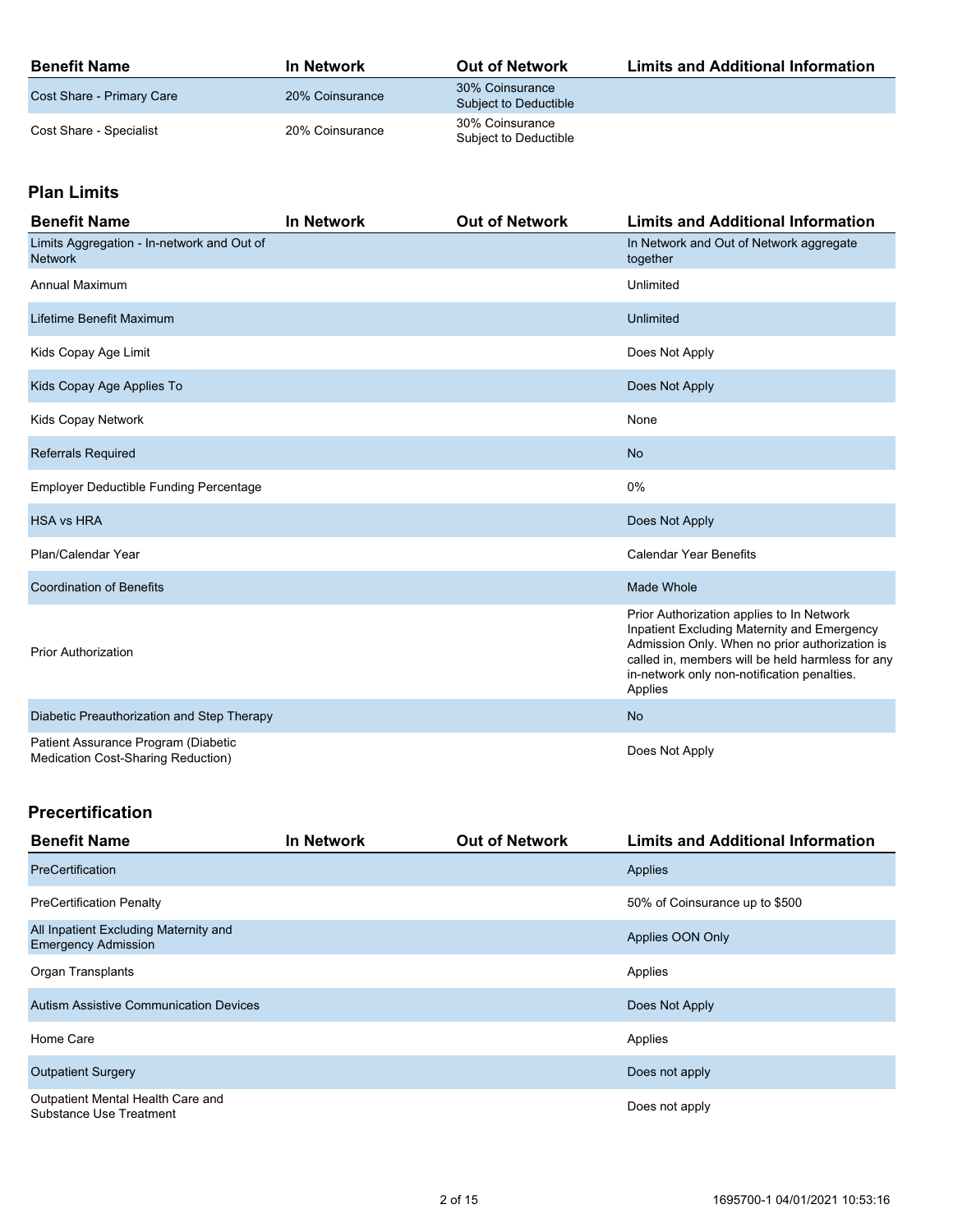| <b>Benefit Name</b>                       | In Network | <b>Out of Network</b> | <b>Limits and Additional Information</b> |
|-------------------------------------------|------------|-----------------------|------------------------------------------|
| Air Ambulance                             |            |                       | Does not apply                           |
| Cardiac Rehabilitation                    |            |                       | Does not apply                           |
| <b>Covered Therapies</b>                  |            |                       | Does not apply                           |
| <b>Physical Therapy</b>                   |            |                       | Does not apply                           |
| Sleep Apnea and Pain Management           |            |                       | Does not apply                           |
| Services by a Specialist                  |            |                       | Does not apply                           |
| <b>DME</b>                                |            |                       | Does Not Apply                           |
| <b>External Prosthetics</b>               |            |                       | Does not apply                           |
| <b>Advanced Imaging Services</b>          |            |                       | Does not apply                           |
| Magnetic Resonance Imaging (MRI) Services |            |                       | Applies                                  |
| <b>CAT Scans</b>                          |            |                       | Applies                                  |
| <b>PET Scans</b>                          |            |                       | Applies                                  |
| Hospice Care                              |            |                       | Does not apply                           |
| <b>Reproductive Services</b>              |            |                       | Does not apply                           |

### **Who is Covered**

| <b>Benefit Name</b>       | <b>In Network</b> | <b>Out of Network</b> | <b>Limits and Additional Information</b>                                             |
|---------------------------|-------------------|-----------------------|--------------------------------------------------------------------------------------|
| <b>Type of Tiers</b>      |                   |                       | 4 Tier (EE, EE/SP, EE/Child(ren), FAM)                                               |
| Dependent Coverage        |                   |                       | Age to which all dependents (excluding spouse)<br>are covered<br>Dependent To Age 26 |
| Dependent Age End Period  |                   |                       | Age to which all dependents (excluding spouse)<br>are covered<br>End of Month        |
| Domestic Partner Coverage |                   |                       | Covered                                                                              |

## **Additional Group Characteristics**

| <b>Benefit Name</b>        | <b>In Network</b> | <b>Out of Network</b> | <b>Limits and Additional Information</b> |
|----------------------------|-------------------|-----------------------|------------------------------------------|
| <b>Total Employees</b>     |                   |                       | 1545                                     |
| <b>Total Eligible</b>      |                   |                       | 0                                        |
| <b>Group Size</b>          |                   |                       | Large Group                              |
| <b>Funding Arrangement</b> |                   |                       | <b>ASC</b>                               |
| <b>FMHP Exempt</b>         |                   |                       | <b>No</b>                                |
| Retiree Only               |                   |                       | No                                       |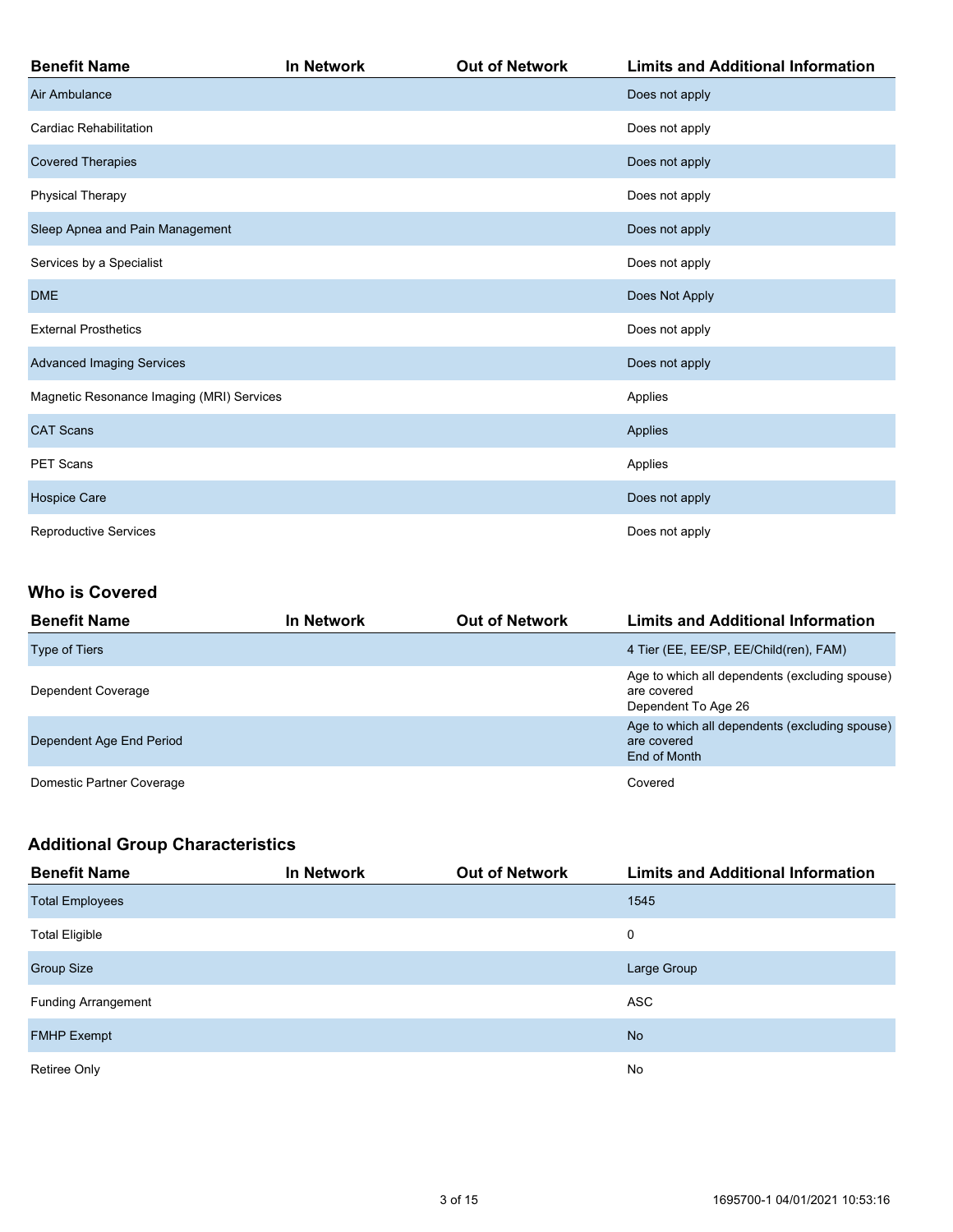| <b>Benefit Name</b>     | In Network | <b>Out of Network</b> | <b>Limits and Additional Information</b> |
|-------------------------|------------|-----------------------|------------------------------------------|
| <b>Sovereign Nation</b> |            |                       | <b>No</b>                                |
| Religious Group         |            |                       | No                                       |
| Grandfathered           |            |                       | <b>No</b>                                |
|                         |            |                       |                                          |

# **Allowable Expense**

## **Allowable Expense**

| <b>Benefit Name</b>                                                              | <b>In Network</b>                                                                                                                 | <b>Out of Network</b>                                                                                                                                                                                                            | <b>Limits and Additional Information</b>                           |
|----------------------------------------------------------------------------------|-----------------------------------------------------------------------------------------------------------------------------------|----------------------------------------------------------------------------------------------------------------------------------------------------------------------------------------------------------------------------------|--------------------------------------------------------------------|
| <b>Facility in Area</b>                                                          | <b>Negotiated Amount.</b><br>Member's cost share is based Percent In-Network<br>on Charge if Lower than<br><b>Negotiated Rate</b> | We allow the lesser of 100<br>Negotiated Regional Rate or<br>100 Percent of Charge.                                                                                                                                              |                                                                    |
| Facility Out of Area                                                             | Lower of Negotiated Amount,<br>Blue Card Allowance or<br>Charge                                                                   | We allow the lesser of 100<br>Percent In-Network<br>Negotiated Regional Rate,<br>100 Percent of Blue Card<br>allowance or 100 Percent of<br>Charge.                                                                              |                                                                    |
| Professional Healthcare Provider In Area                                         | Lower of Negotiated Amount<br>or Charge                                                                                           | We allow the lesser of 100<br><b>Percent In-Network</b><br>Negotiated Regional Rate or<br>100 Percent of Charge.                                                                                                                 |                                                                    |
| Professional Healthcare Provider Out of Area Blue Card Allowance or              | Lower of Negotiated Amount,<br>Charge                                                                                             | We allow the lesser of 90th<br>Percentile of Fair Health, 100<br>Percent of Blue Card<br>allowance or 100 Percent of<br>Charge. If the service is not<br>listed in the Fair Health<br>System, we allow 100 Percent<br>of Charge. |                                                                    |
| <b>Emergency Facility in Area</b>                                                | Negotiated Amount.<br>Member's cost share is based We allow 100 Percent of<br>on Charge if Lower than<br><b>Negotiated Rate</b>   | Charge.                                                                                                                                                                                                                          |                                                                    |
| <b>Emergency Facility Out of Area</b>                                            | Lower of Negotiated Amount,<br>Blue Card Allowance or<br>Charge                                                                   | We allow 100 Percent of<br>Charge.                                                                                                                                                                                               |                                                                    |
| Emergency Professional Healthcare Provider Lower of Negotiated Amount<br>In Area | or Charge                                                                                                                         | We allow 100 Percent of<br>Charge.                                                                                                                                                                                               |                                                                    |
| <b>Emergency Professional Healthcare Provider</b><br>Out of Area                 | Lower of Negotiated Amount,<br>Blue Card Allowance or<br>Charge                                                                   | We allow 100 Percent of<br>Charge.                                                                                                                                                                                               |                                                                    |
| Prehospital Emergency Services and<br>Transport - Ground Ambulance Out of Area   | Lower of Negotiated Amount,<br><b>Blue Card Allowance or</b><br>Charge                                                            | We allow 100 Percent of<br>Charge.                                                                                                                                                                                               | OON Air Ambulance Reimbursement: We allow<br>100 Percent of Charge |
| Dialysis Facility in Area                                                        | Negotiated Amount.<br>Member's cost share is based Percent In-Network<br>on Charge if Lower than<br><b>Negotiated Rate</b>        | We allow the lesser of 100<br>Negotiated Regional Rate or<br>100 Percent of Charge.                                                                                                                                              |                                                                    |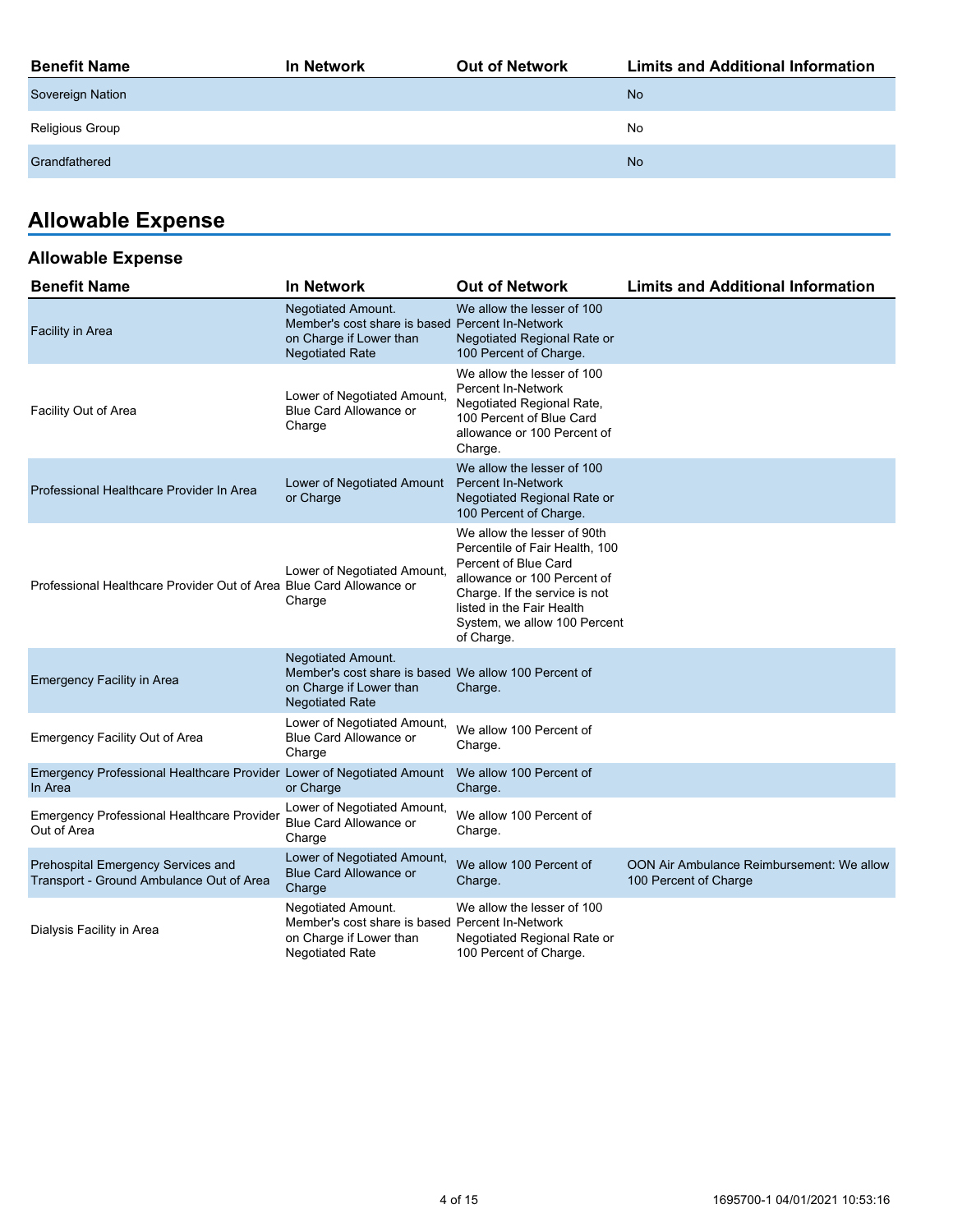| <b>Benefit Name</b>                                                             | <b>In Network</b>                                               | <b>Out of Network</b>                                                                                                                                                                                                            | <b>Limits and Additional Information</b> |
|---------------------------------------------------------------------------------|-----------------------------------------------------------------|----------------------------------------------------------------------------------------------------------------------------------------------------------------------------------------------------------------------------------|------------------------------------------|
| Dialysis Facility Out of Area                                                   | Lower of Negotiated Amount,<br>Blue Card Allowance or<br>Charge | We allow the lesser of 100<br>Percent In-Network<br>Negotiated Regional Rate,<br>100 Percent of Blue Card<br>allowance or 100 Percent of<br>Charge.                                                                              |                                          |
| Dialysis Professional Healthcare Provider In Lower of Negotiated Amount<br>Area | or Charge                                                       | We allow the lesser of 100<br>Percent In-Network<br>Negotiated Regional Rate or<br>100 Percent of Charge.                                                                                                                        |                                          |
| Dialysis Professional Healthcare Provider<br>Out of Area                        | Lower of Negotiated Amount,<br>Blue Card Allowance or<br>Charge | We allow the lesser of 90th<br>Percentile of Fair Health, 100<br>Percent of Blue Card<br>allowance or 100 Percent of<br>Charge. If the service is not<br>listed in the Fair Health<br>System, we allow 100 Percent<br>of Charge. |                                          |

# **Inpatient Services**

## **Inpatient Facility**

| <b>Benefit Name</b>                | <b>In Network</b> | <b>Out of Network</b>                           | <b>Limits and Additional Information</b>                                                                           |
|------------------------------------|-------------------|-------------------------------------------------|--------------------------------------------------------------------------------------------------------------------|
| <b>Inpatient Hospital Services</b> | 20% Coinsurance   | 30% Coinsurance<br><b>Subject to Deductible</b> |                                                                                                                    |
| <b>Mental Health Care</b>          | 20% Coinsurance   | 30% Coinsurance<br>Subject to Deductible        |                                                                                                                    |
| Mental Health Residential Care     | 20% Coinsurance   | 30% Coinsurance<br>Subject to Deductible        |                                                                                                                    |
| Substance Use Detoxification       | 20% Coinsurance   | 30% Coinsurance<br>Subject to Deductible        |                                                                                                                    |
| Substance Use Rehabilitation       | 20% Coinsurance   | 30% Coinsurance<br>Subject to Deductible        |                                                                                                                    |
| Substance Use Residential Care     | 20% Coinsurance   | 30% Coinsurance<br>Subject to Deductible        |                                                                                                                    |
| <b>Skilled Nursing Facility</b>    | 20% Coinsurance   | 30% Coinsurance<br>Subject to Deductible        | 45 Days per year<br>Limits are combined INN and OON.                                                               |
| <b>Physical Rehabilitation</b>     | 20% Coinsurance   | 30% Coinsurance<br>Subject to Deductible        | 60 Days per year                                                                                                   |
| <b>Maternity Care</b>              | 20% Coinsurance   | 30% Coinsurance<br>Subject to Deductible        | Maternity Inpatient INN: 20% with \$600 max<br>cap. Maternity Office Visits and diagnostic<br>testing will be CIF. |
| Routine Newborn Nursery Care       | Covered in Full   | 30% Coinsurance<br>Subject to Deductible        |                                                                                                                    |
| Prosthetic - Implanted Devices     | Covered in Full   | 30% Coinsurance<br>Subject to Deductible        |                                                                                                                    |
| Mastectomy                         | 20% Coinsurance   | 30% Coinsurance<br>Subject to Deductible        |                                                                                                                    |
| <b>Observation Stay</b>            | 20% Coinsurance   | 30% Coinsurance<br>Subject to Deductible        |                                                                                                                    |

## **Inpatient Professional Services**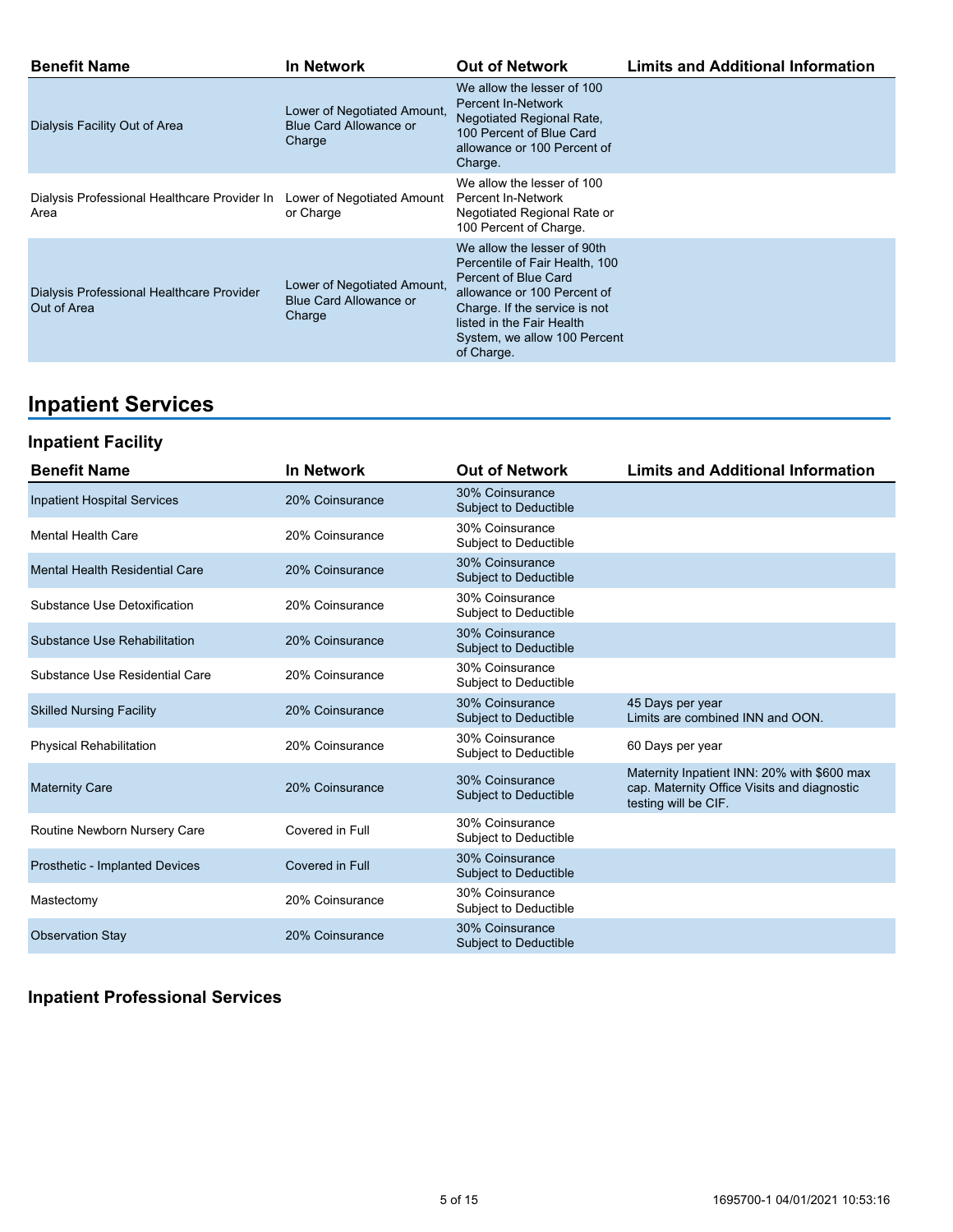| <b>Benefit Name</b>                       | In Network                                 | <b>Out of Network</b>                           | <b>Limits and Additional Information</b>                                                                                                                  |
|-------------------------------------------|--------------------------------------------|-------------------------------------------------|-----------------------------------------------------------------------------------------------------------------------------------------------------------|
| <b>Inpatient Hospital Surgery</b>         | PCP/Specialist - 20%<br>Coinsurance        | 30% Coinsurance<br><b>Subject to Deductible</b> |                                                                                                                                                           |
| Anesthesia                                | PCP/Specialist - 20%<br>Coinsurance        | 30% Coinsurance<br>Subject to Deductible        | Includes anesthesia rendered for Inpatient,<br>Outpatient, Office Visit, and Maternity services.<br>Anesthesia does not require a preauth or<br>referral. |
| In Hospital Physician Visits and Consults | PCP/Specialist - Covered in<br><b>Full</b> | 30% Coinsurance<br>Subject to Deductible        |                                                                                                                                                           |

# **Outpatient Facility Services**

## **Outpatient Facility Services**

| <b>Benefit Name</b>                                                      | <b>In Network</b>            | <b>Out of Network</b>                           | <b>Limits and Additional Information</b>                                                                                                          |
|--------------------------------------------------------------------------|------------------------------|-------------------------------------------------|---------------------------------------------------------------------------------------------------------------------------------------------------|
| SurgiCenters and Freestanding Ambulatory<br><b>Centers Surgical Care</b> | 20% Coinsurance              | 30% Coinsurance<br>Subject to Deductible        |                                                                                                                                                   |
| Colonoscopy Facility Diagnostic                                          | 20% Coinsurance              | 30% Coinsurance<br><b>Subject to Deductible</b> |                                                                                                                                                   |
| <b>Preadmission Pre-Operative Testing</b>                                | 20% Coinsurance              | 30% Coinsurance<br>Subject to Deductible        |                                                                                                                                                   |
| Diagnostic X-ray                                                         | 20% Coinsurance              | 30% Coinsurance<br><b>Subject to Deductible</b> |                                                                                                                                                   |
| Routine X-ray                                                            | 20% Coinsurance              | 30% Coinsurance<br><b>Subject to Deductible</b> | INN: Maternity radiological services are CIF                                                                                                      |
| <b>Advanced Imaging Services</b>                                         | 20% Coinsurance              | 30% Coinsurance<br>Subject to Deductible        | Advanced Imaging Services includes PET<br>scans, MRI, nuclear medicine, and CAT scans.<br>INN: Maternity radiological services are CIF            |
| Mammography Facility Diagnostic                                          | Covered in Full              | 30% Coinsurance<br>Subject to Deductible        |                                                                                                                                                   |
| Diagnostic Laboratory and Pathology                                      | 20% Coinsurance              | 30% Coinsurance<br>Subject to Deductible        | INN: Maternity lab and pathology services are<br>CIF.                                                                                             |
| Routine Laboratory and Pathology                                         | 20% Coinsurance              | 30% Coinsurance<br>Subject to Deductible        | INN: Maternity lab and pathology services are<br>CIF.                                                                                             |
| Diagnostic Testing                                                       | 20% Coinsurance              | 30% Coinsurance<br>Subject to Deductible        | INN: Maternity testing services are CIF.                                                                                                          |
| <b>Radiation Therapy</b>                                                 | 20% Coinsurance              | 30% Coinsurance<br>Subject to Deductible        |                                                                                                                                                   |
| Chemotherapy                                                             | 20% Coinsurance              | 30% Coinsurance<br>Subject to Deductible        |                                                                                                                                                   |
| <b>Infusion Therapy</b>                                                  | Inclusive of Primary Service | Inclusive of Primary Service                    | Is inclusive in the Home Care benefit and not<br>covered as a separate benefit.                                                                   |
| Dialysis                                                                 | 20% Coinsurance              | 30% Coinsurance<br>Subject to Deductible        |                                                                                                                                                   |
| Injectable Drugs                                                         | Inclusive of Primary Service | Inclusive of Primary Service                    | Excludes vaccines, allergy injections &<br>treatment of diabetes. Cost share is inclusive of<br>services in which the injection is rendered with. |
| <b>Mental Health Care</b>                                                | 20% Coinsurance              | 30% Coinsurance<br>Subject to Deductible        | Includes Partial Hospitalization. NYS Mental<br>Health and Substance Use Disorder (SUD)<br>Provision Applies.                                     |
| <b>Substance Use Care</b>                                                | 20% Coinsurance              | 30% Coinsurance<br>Subject to Deductible        | Includes Partial Hospitalization. NYS Mental<br>Health and Substance Use Disorder (SUD)<br>Provision Applies.                                     |
| Autism Applied Behavior Analysis                                         | 20% Coinsurance              | 30% Coinsurance<br>Subject to Deductible        | NYS Mental Health and Substance Use<br>Disorder (SUD) Provision Applies.                                                                          |
| Substance Use Family Counseling                                          | 20% Coinsurance              | 30% Coinsurance<br>Subject to Deductible        | NYS Mental Health and Substance Use<br>Disorder (SUD) Provision Applies.                                                                          |
| Pulmonary Rehabilitation                                                 | 20% Coinsurance              | 30% Coinsurance<br>Subject to Deductible        |                                                                                                                                                   |
| <b>Cardiac Rehabilitation</b>                                            | 20% Coinsurance              | 30% Coinsurance<br>Subject to Deductible        |                                                                                                                                                   |

# **Home and Hospice Care**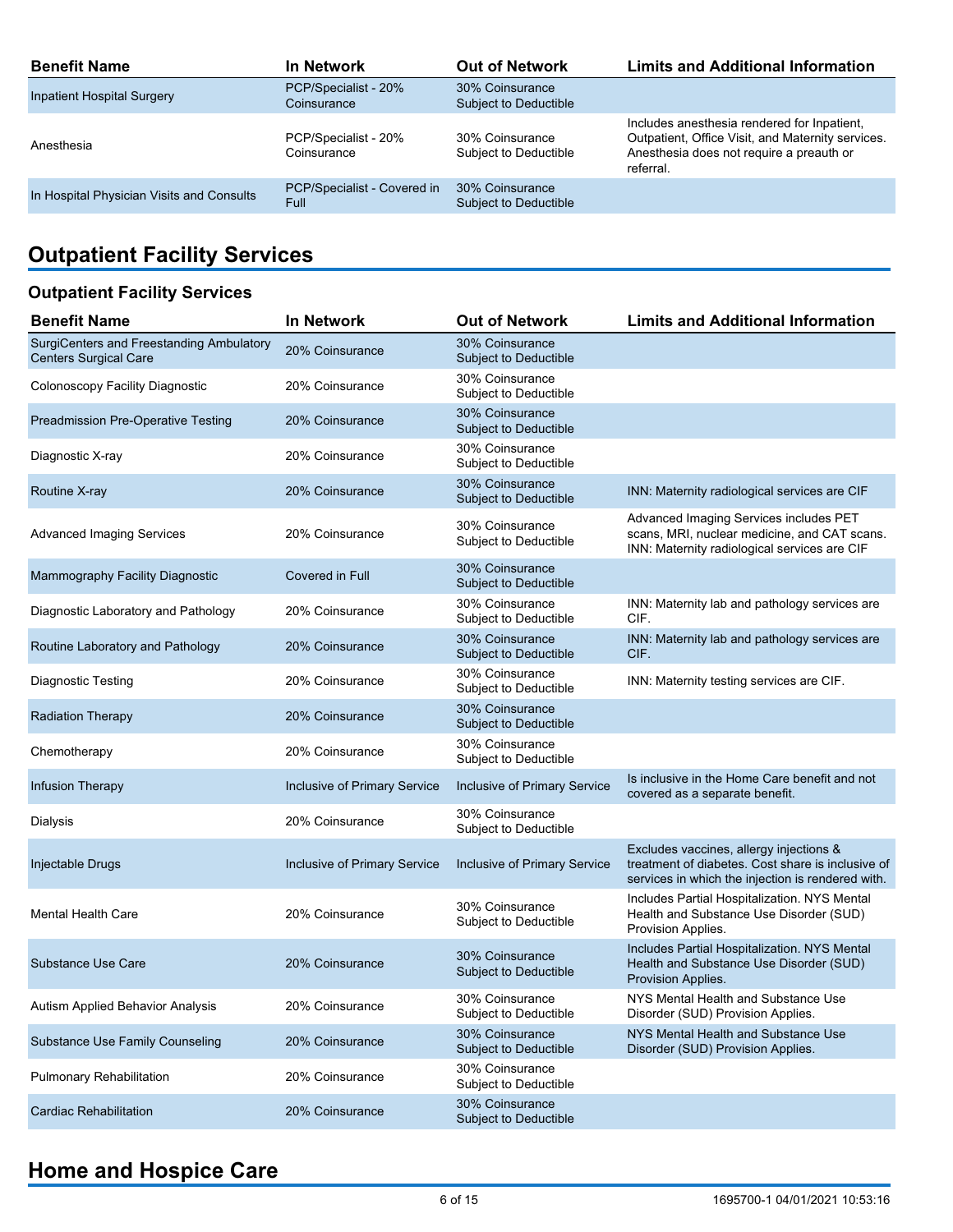### **Home Care**

| <b>Benefit Name</b>   | <b>In Network</b> | <b>Out of Network</b>                         | <b>Limits and Additional Information</b> |
|-----------------------|-------------------|-----------------------------------------------|------------------------------------------|
| Home Care             | 20% Coinsurance   | 25% Coinsurance<br>Subject to \$50 Deductible |                                          |
| Home Infusion Therapy | 20% Coinsurance   | 25% Coinsurance<br>Subject to \$50 Deductible |                                          |

### **Hospice Care**

| <b>Benefit Name</b>       | <b>In Network</b> | <b>Out of Network</b>                    | <b>Limits and Additional Information</b> |
|---------------------------|-------------------|------------------------------------------|------------------------------------------|
| Hospice Care Inpatient    | Covered in Full   | 30% Coinsurance<br>Subject to Deductible |                                          |
| Hospice Care Outpatient   | Covered in Full   | 30% Coinsurance<br>Subject to Deductible |                                          |
| <b>Family Bereavement</b> | Covered in Full   | 30% Coinsurance<br>Subject to Deductible | 5 Visits per year                        |

# **Outpatient and Office Professional Services**

### **Professional Services**

| <b>Benefit Name</b>                        | <b>In Network</b>                                       | <b>Out of Network</b>                           | <b>Limits and Additional Information</b>                                                                                                          |
|--------------------------------------------|---------------------------------------------------------|-------------------------------------------------|---------------------------------------------------------------------------------------------------------------------------------------------------|
| Outpatient Hospital and Ambulatory Surgery | PCP/Specialist - 20%<br>Coinsurance                     | 30% Coinsurance<br><b>Subject to Deductible</b> |                                                                                                                                                   |
| <b>Office Surgery</b>                      | PCP/Specialist - 20%<br>Coinsurance                     | 30% Coinsurance<br>Subject to Deductible        |                                                                                                                                                   |
| Colonoscopy Professional Diagnostic        | PCP/Specialist - 20%<br>Coinsurance                     | 30% Coinsurance<br><b>Subject to Deductible</b> |                                                                                                                                                   |
| Diagnostic X-ray                           | PCP/Specialist - 20%<br>Coinsurance                     | 30% Coinsurance<br>Subject to Deductible        | INN: Maternity radiological services are CIF.                                                                                                     |
| Routine X-ray                              | PCP/Specialist - 20%<br>Coinsurance                     | 30% Coinsurance<br><b>Subject to Deductible</b> | INN: Maternity radiological services are CIF.                                                                                                     |
| <b>Advanced Imaging Services</b>           | PCP/Specialist - 20%<br>Coinsurance                     | 30% Coinsurance<br>Subject to Deductible        | Advanced Imaging Services includes PET<br>scans, MRI, nuclear medicine, and CAT scans.<br>INN: Maternity radiological services are CIF.           |
| Mammography Professional Diagnostic        | PCP/Specialist - Covered in<br>Full                     | 30% Coinsurance<br><b>Subject to Deductible</b> |                                                                                                                                                   |
| Diagnostic Laboratory and Pathology        | PCP/Specialist - 20%<br>Coinsurance                     | 30% Coinsurance<br>Subject to Deductible        | INN: Maternity lab and pathology services are<br>CIF.                                                                                             |
| Routine Laboratory and Pathology           | PCP/Specialist - 20%<br>Coinsurance                     | 30% Coinsurance<br><b>Subject to Deductible</b> | INN: Maternity lab and pathology services are<br>CIF.                                                                                             |
| <b>Diagnostic Testing</b>                  | PCP/Specialist - 20%<br>Coinsurance                     | 30% Coinsurance<br>Subject to Deductible        | INN: Maternity testing services are CIF.                                                                                                          |
| <b>Radiation Therapy</b>                   | PCP/Specialist - 20%<br>Coinsurance                     | 30% Coinsurance<br>Subject to Deductible        |                                                                                                                                                   |
| Chemotherapy                               | PCP/Specialist - 20%<br>Coinsurance                     | 30% Coinsurance<br>Subject to Deductible        |                                                                                                                                                   |
| <b>Infusion Therapy</b>                    | PCP/Specialist - Inclusive of<br><b>Primary Service</b> | <b>Inclusive of Primary Service</b>             | Is inclusive in the Home Care benefit and not<br>covered as a separate benefit.                                                                   |
| Dialysis                                   | PCP/Specialist - 20%<br>Coinsurance                     | 30% Coinsurance<br>Subject to Deductible        |                                                                                                                                                   |
| Injectable Drugs                           | PCP/Specialist - Inclusive of<br><b>Primary Service</b> | Inclusive of Primary Service                    | Excludes vaccines, allergy injections &<br>treatment of diabetes. Cost share is inclusive of<br>services in which the injection is rendered with. |
| <b>Mental Health Care</b>                  | PCP/Specialist - 20%<br>Coinsurance                     | 30% Coinsurance<br>Subject to Deductible        | NYS Mental Health and Substance Use<br>Disorder (SUD) Provision Applies.                                                                          |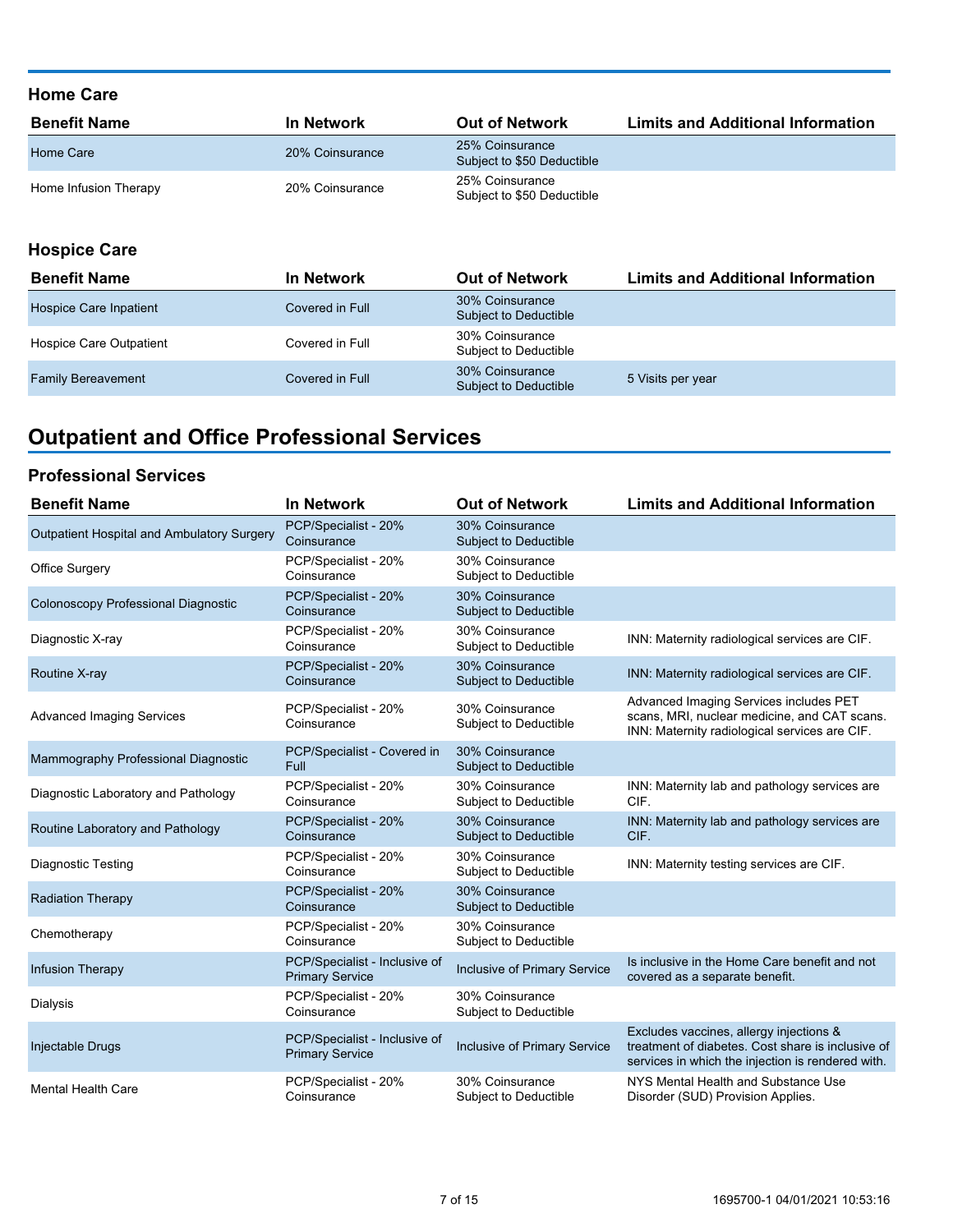| <b>Benefit Name</b>                   | <b>In Network</b>                                       | <b>Out of Network</b>                           | <b>Limits and Additional Information</b>                                                                                                                                                                                                                                                                                                 |
|---------------------------------------|---------------------------------------------------------|-------------------------------------------------|------------------------------------------------------------------------------------------------------------------------------------------------------------------------------------------------------------------------------------------------------------------------------------------------------------------------------------------|
| <b>Substance Use Treatment</b>        | PCP/Specialist - 20%<br>Coinsurance                     | 30% Coinsurance<br><b>Subject to Deductible</b> | NYS Mental Health and Substance Use<br>Disorder (SUD) Provision Applies.                                                                                                                                                                                                                                                                 |
| <b>Maternity Care</b>                 | PCP/Specialist - Covered in<br>Full                     | 30% Coinsurance<br>Subject to Deductible        | NYS Maternal Depression Screening Mandate<br>Applies.                                                                                                                                                                                                                                                                                    |
| Autism Applied Behavior Analysis      | PCP/Specialist - 20%<br>Coinsurance                     | 30% Coinsurance<br>Subject to Deductible        | NYS Mental Health and Substance Use<br>Disorder (SUD) Provision Applies.                                                                                                                                                                                                                                                                 |
| <b>Additional Surgical Opinion</b>    | PCP/Specialist - 20%<br>Coinsurance                     | 30% Coinsurance<br>Subject to Deductible        |                                                                                                                                                                                                                                                                                                                                          |
| Second Medical Opinion for Cancer     | PCP/Specialist - 20%<br>Coinsurance                     | 30% Coinsurance<br>Subject to Deductible        |                                                                                                                                                                                                                                                                                                                                          |
| <b>Pulmonary Rehabilitation</b>       | PCP/Specialist - 20%<br>Coinsurance                     | 30% Coinsurance<br>Subject to Deductible        |                                                                                                                                                                                                                                                                                                                                          |
| Cardiac Rehabilitation                | PCP/Specialist - 20%<br>Coinsurance                     | 30% Coinsurance<br>Subject to Deductible        |                                                                                                                                                                                                                                                                                                                                          |
| Office Visits - Diagnostic            | PCP/Specialist - 20%<br>Coinsurance                     | 30% Coinsurance<br>Subject to Deductible        | Covered for the diagnosis and treatment of<br>injury, disease and medical conditions. All<br>professional provider specialties e.g. GYN,<br>cardiac, orthopedists, etc. are included. This<br>also includes eye exams or hearing exams for<br>the diagnosis or treatment of illness or injury.<br>Office visits may include house calls. |
| <b>Telehealth</b>                     | PCP/Specialist - Covered in<br>Full                     | 30% Coinsurance<br>Subject to Deductible        |                                                                                                                                                                                                                                                                                                                                          |
| <b>TeleMedicine Program</b>           | PCP/Specialist - \$0<br>Copayment                       | <b>Not Covered</b>                              | Covers online internet consultations between<br>the member and the providers who participate in<br>our TeleMedicine MDLive Program for medical<br>and behavioral health conditions that are not<br>emergency conditions.                                                                                                                 |
| Medications Administered in Office    | PCP/Specialist - Inclusive of<br><b>Primary Service</b> | Inclusive of Primary Service                    | Excludes injections for vaccines, allergy<br>injections & treatment of diabetes.                                                                                                                                                                                                                                                         |
| Eye Exams Diagnostic                  | PCP/Specialist - 20%<br>Coinsurance                     | 30% Coinsurance<br>Subject to Deductible        |                                                                                                                                                                                                                                                                                                                                          |
| <b>Hearing Evaluations Diagnostic</b> | PCP/Specialist - 20%<br>Coinsurance                     | 30% Coinsurance<br>Subject to Deductible        |                                                                                                                                                                                                                                                                                                                                          |
| Chiropractic Care                     | PCP/Specialist - 20%<br>Coinsurance                     | 30% Coinsurance<br>Subject to Deductible        |                                                                                                                                                                                                                                                                                                                                          |
| <b>Allergy Testing</b>                | PCP/Specialist - 20%<br>Coinsurance                     | 30% Coinsurance<br>Subject to Deductible        | Allergy Testing includes injections and scratch<br>and prick tests.                                                                                                                                                                                                                                                                      |
| Allergy Treatment Including Serum     | PCP/Specialist - Covered in<br>Full                     | 30% Coinsurance<br>Subject to Deductible        | Includes desensitization treatments (injections &<br>serums).                                                                                                                                                                                                                                                                            |
| <b>Hearing Evaluations Routine</b>    | PCP/Specialist - Not Covered Not Covered                |                                                 | <b>Not Covered</b>                                                                                                                                                                                                                                                                                                                       |
| <b>Adult Hearing Aids</b>             | PCP/Specialist - Not Covered Not Covered                |                                                 | Not Covered                                                                                                                                                                                                                                                                                                                              |
| Pediatric Hearing Aid Age Limit       |                                                         |                                                 | Does Not Apply                                                                                                                                                                                                                                                                                                                           |
| Pediatric Hearing Aids                | PCP/Specialist - Not Covered Not Covered                |                                                 | Not Covered                                                                                                                                                                                                                                                                                                                              |
| Cochlear Implants                     | PCP/Specialist - Covered in<br>Full                     | 30% Coinsurance<br>Subject to Deductible        |                                                                                                                                                                                                                                                                                                                                          |

# **Rehab and Habilitation**

## **Outpatient Facility**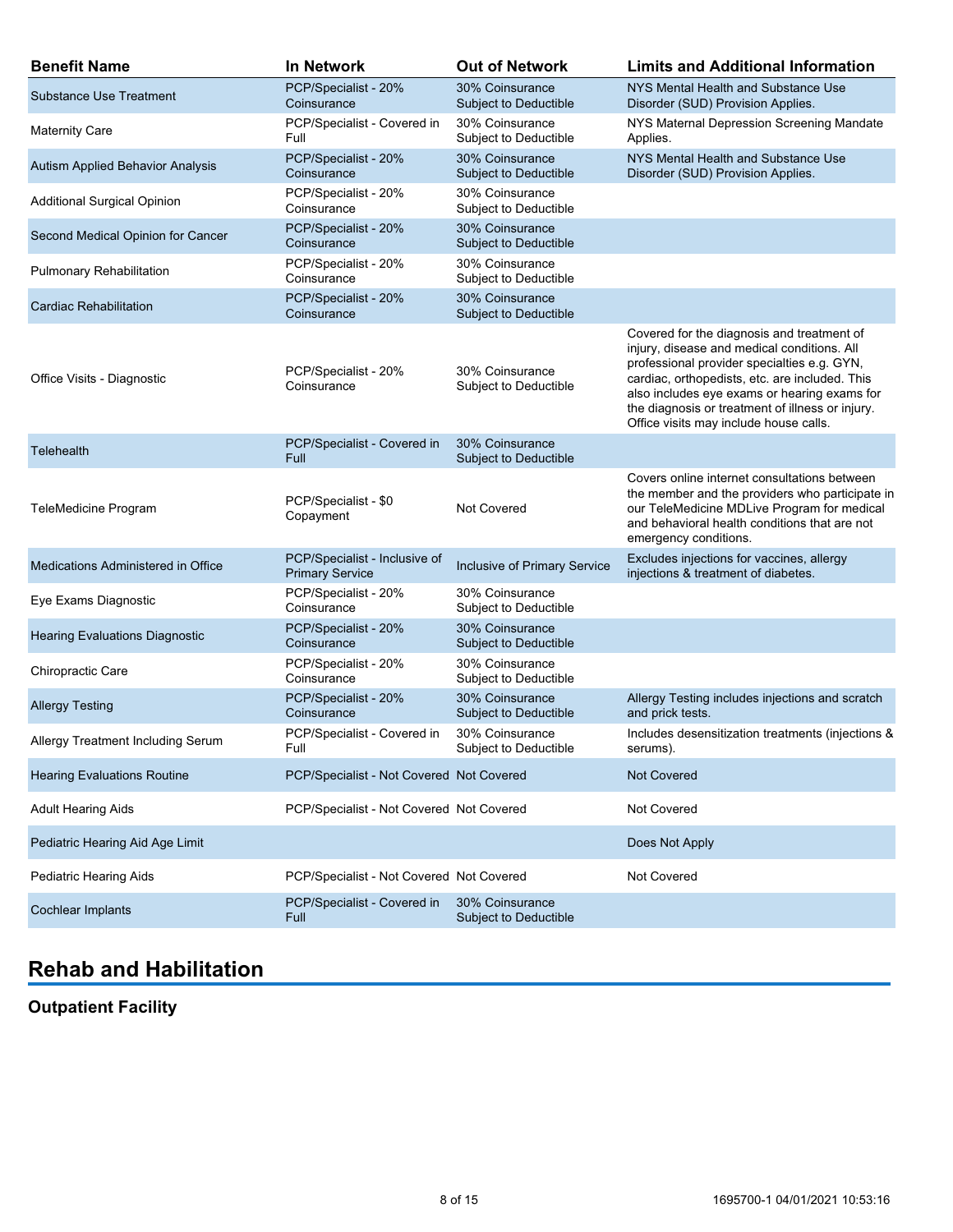| <b>Benefit Name</b>            | <b>In Network</b> | <b>Out of Network</b>                           | <b>Limits and Additional Information</b>                                                                                                                                |
|--------------------------------|-------------------|-------------------------------------------------|-------------------------------------------------------------------------------------------------------------------------------------------------------------------------|
| <b>Physical Rehabilitation</b> | 20% Coinsurance   | 30% Coinsurance<br>Subject to Deductible        | 45 Visits per year<br>Includes aggregate of visits for INN and OON<br>and professional and facility covered services<br>for physical, speech, and occupational therapy. |
| Occupational Rehabilitation    | 20% Coinsurance   | 30% Coinsurance<br>Subject to Deductible        | 45 Visits per year<br>Includes aggregate of visits for INN and OON<br>and professional and facility covered services<br>for physical, speech, and occupational therapy. |
| <b>Speech Rehabilitation</b>   | 20% Coinsurance   | 30% Coinsurance<br>Subject to Deductible        | 45 Visits per year<br>Includes aggregate of visits for INN and OON<br>and professional and facility covered services<br>for physical, speech, and occupational therapy. |
| Physical Habilitation          | 20% Coinsurance   | 30% Coinsurance<br>Subject to Deductible        | 45 Visits per year<br>Includes aggregate of visits for INN and OON<br>and professional and facility covered services<br>for physical, speech, and occupational therapy. |
| Occupational Habilitation      | 20% Coinsurance   | 30% Coinsurance<br><b>Subject to Deductible</b> | 45 Visits per year<br>Includes aggregate of visits for INN and OON<br>and professional and facility covered services<br>for physical, speech, and occupational therapy. |
| Speech Habilitation            | 20% Coinsurance   | 30% Coinsurance<br>Subject to Deductible        | 45 Visits per year<br>Includes aggregate of visits for INN and OON<br>and professional and facility covered services<br>for physical, speech, and occupational therapy. |

### **Outpatient Professional Services**

| <b>Benefit Name</b>            | <b>In Network</b>                   | <b>Out of Network</b>                    | <b>Limits and Additional Information</b>                                                                                                                                |
|--------------------------------|-------------------------------------|------------------------------------------|-------------------------------------------------------------------------------------------------------------------------------------------------------------------------|
| <b>Physical Rehabilitation</b> | PCP/Specialist - 20%<br>Coinsurance | 30% Coinsurance<br>Subject to Deductible | 45 Visits per year<br>Includes aggregate of visits for INN and OON<br>and professional and facility covered services<br>for physical, speech, and occupational therapy. |
| Occupational Rehabilitation    | PCP/Specialist - 20%<br>Coinsurance | 30% Coinsurance<br>Subject to Deductible | 45 Visits per year<br>Includes aggregate of visits for INN and OON<br>and professional and facility covered services<br>for physical, speech, and occupational therapy. |
| Speech Rehabilitation          | PCP/Specialist - 20%<br>Coinsurance | 30% Coinsurance<br>Subject to Deductible | 45 Visits per year<br>Includes aggregate of visits for INN and OON<br>and professional and facility covered services<br>for physical, speech, and occupational therapy. |
| <b>Physical Habilitation</b>   | PCP/Specialist - 20%<br>Coinsurance | 30% Coinsurance<br>Subject to Deductible | 45 Visits per year<br>Includes aggregate of visits for INN and OON<br>and professional and facility covered services<br>for physical, speech, and occupational therapy. |
| Occupational Habilitation      | PCP/Specialist - 20%<br>Coinsurance | 30% Coinsurance<br>Subject to Deductible | 45 Visits per year<br>Includes aggregate of visits for INN and OON<br>and professional and facility covered services<br>for physical, speech, and occupational therapy. |
| Speech Habilitation            | PCP/Specialist - 20%<br>Coinsurance | 30% Coinsurance<br>Subject to Deductible | 45 Visits per year<br>Includes aggregate of visits for INN and OON<br>and professional and facility covered services<br>for physical, speech, and occupational therapy. |

## **Preventive Services**

**Preventive Professional Services Meeting Federal Guidelines\***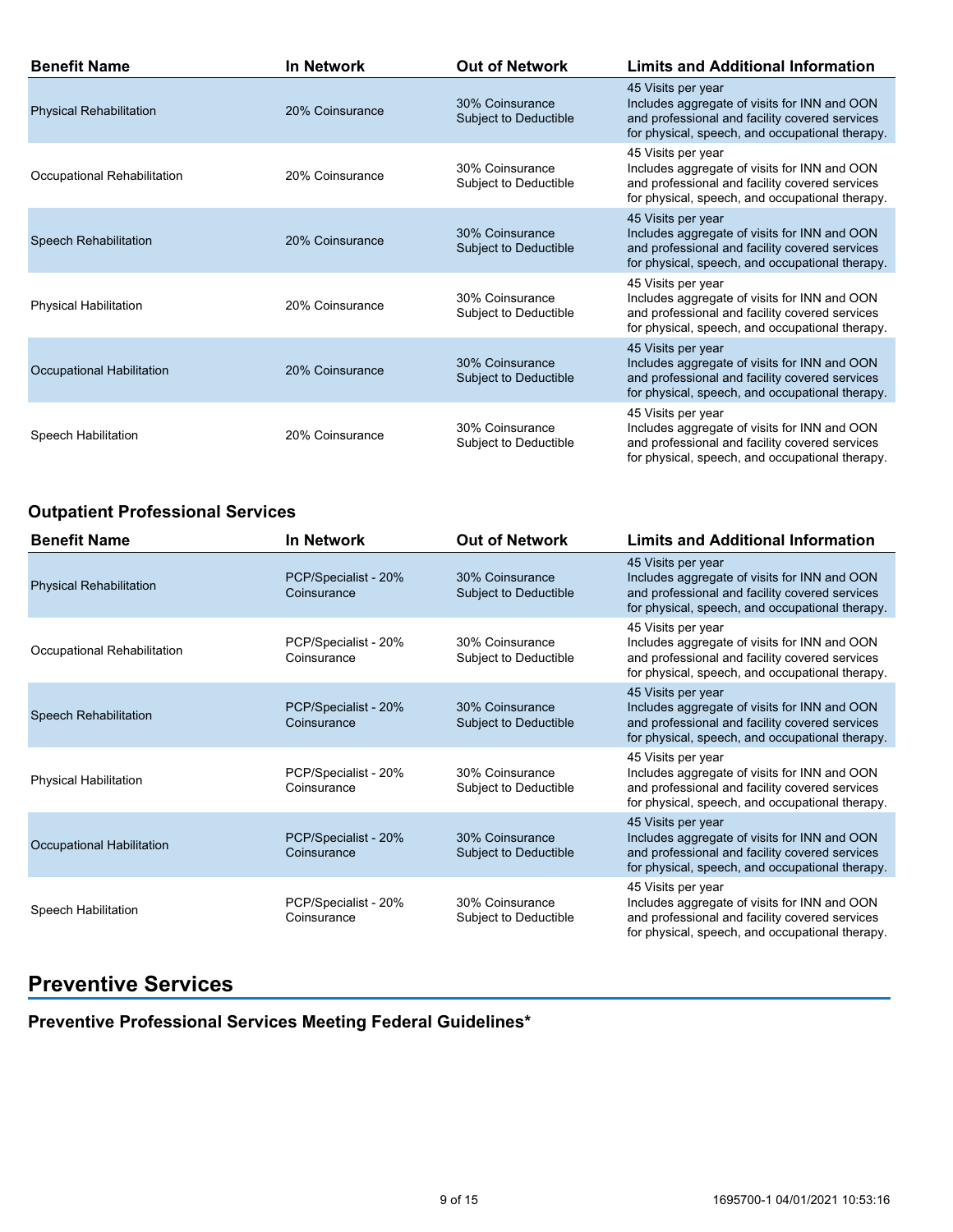| <b>Benefit Name</b>                        | <b>In Network</b>                          | <b>Out of Network</b>                           | <b>Limits and Additional Information</b>                                                                                                                 |
|--------------------------------------------|--------------------------------------------|-------------------------------------------------|----------------------------------------------------------------------------------------------------------------------------------------------------------|
| <b>Adult Physical Examination</b>          | PCP/Specialist - Covered in<br><b>Full</b> | 30% Coinsurance<br><b>Subject to Deductible</b> | 1 Exam per year                                                                                                                                          |
| Adult Immunizations                        | PCP/Specialist - Covered in<br>Full        | Not Covered                                     | Travel vaccinations covered for Polio, Rabies,<br>Encephalitis, Typhoid, malaria, Hep A&B and<br>Yellow Fever covered in full in and out-of-<br>network. |
| Well Child Visits and Immunizations        | PCP/Specialist - Covered in<br><b>Full</b> | Covered in Full                                 |                                                                                                                                                          |
| Routine GYN Visit                          | PCP/Specialist - Covered in<br>Full        | 30% Coinsurance<br>Subject to Deductible        |                                                                                                                                                          |
| <b>Family Planning</b>                     | PCP/Specialist - Covered in<br><b>Full</b> | 30% Coinsurance<br>Subject to Deductible        |                                                                                                                                                          |
| Pre/Post-Natal Care                        | PCP/Specialist - Covered in<br>Full        | 30% Coinsurance<br>Subject to Deductible        |                                                                                                                                                          |
| Mammography Screening Professional         | PCP/Specialist - Covered in<br><b>Full</b> | 30% Coinsurance<br>Subject to Deductible        |                                                                                                                                                          |
| Colonoscopy Screening Professional         | PCP/Specialist - Covered in<br>Full        | 30% Coinsurance<br>Subject to Deductible        |                                                                                                                                                          |
| <b>Bone Density Screening Professional</b> | PCP/Specialist - Covered in<br>Full        | 30% Coinsurance<br>Subject to Deductible        |                                                                                                                                                          |

### **Preventive Facility Services Meeting Federal Guidelines\***

| <b>Benefit Name</b>                    | <b>In Network</b> | <b>Out of Network</b>                    | <b>Limits and Additional Information</b> |
|----------------------------------------|-------------------|------------------------------------------|------------------------------------------|
| <b>Cervical Cytology Preventative</b>  | Covered in Full   | 30% Coinsurance<br>Subject to Deductible |                                          |
| Mammography Screening Facility         | Covered in Full   | 30% Coinsurance<br>Subject to Deductible |                                          |
| <b>Colonoscopy Screening Facility</b>  | Covered in Full   | 30% Coinsurance<br>Subject to Deductible |                                          |
| <b>Bone Density Screening Facility</b> | Covered in Full   | 30% Coinsurance<br>Subject to Deductible |                                          |

### **Preventive services in addition to those required under Federal Guidelines - Professional**

| <b>Benefit Name</b>                        | In Network                                 | <b>Out of Network</b>                           | <b>Limits and Additional Information</b>     |
|--------------------------------------------|--------------------------------------------|-------------------------------------------------|----------------------------------------------|
| <b>Prostate Cancer Screening</b>           | PCP/Specialist - Covered in<br><b>Full</b> | 30% Coinsurance<br><b>Subject to Deductible</b> | NYS Prostate Cancer Testing Mandate applies. |
| Mammography Screening Professional         | PCP/Specialist - Covered in<br>Full        | 30% Coinsurance<br>Subject to Deductible        |                                              |
| Colonoscopy Screening Professional         | PCP/Specialist - 20%<br>Coinsurance        | 30% Coinsurance<br><b>Subject to Deductible</b> | Applies to Diagnostic Services.              |
| <b>Bone Density Screening Professional</b> | PCP/Specialist - 20%<br>Coinsurance        | 30% Coinsurance<br>Subject to Deductible        |                                              |

### **Preventive services in addition to those required under Federal Guidelines - Facility**

| <b>Benefit Name</b>                    | In Network      | <b>Out of Network</b>                    | <b>Limits and Additional Information</b> |
|----------------------------------------|-----------------|------------------------------------------|------------------------------------------|
| Mammography Screening Facility         | Covered in Full | 30% Coinsurance<br>Subject to Deductible |                                          |
| <b>Colonoscopy Screening Facility</b>  | 20% Coinsurance | 30% Coinsurance<br>Subject to Deductible | Applies to Diagnostic Services.          |
| <b>Bone Density Screening Facility</b> | 20% Coinsurance | 30% Coinsurance<br>Subject to Deductible |                                          |

## **Other Benefits**

### **Additional Benefits**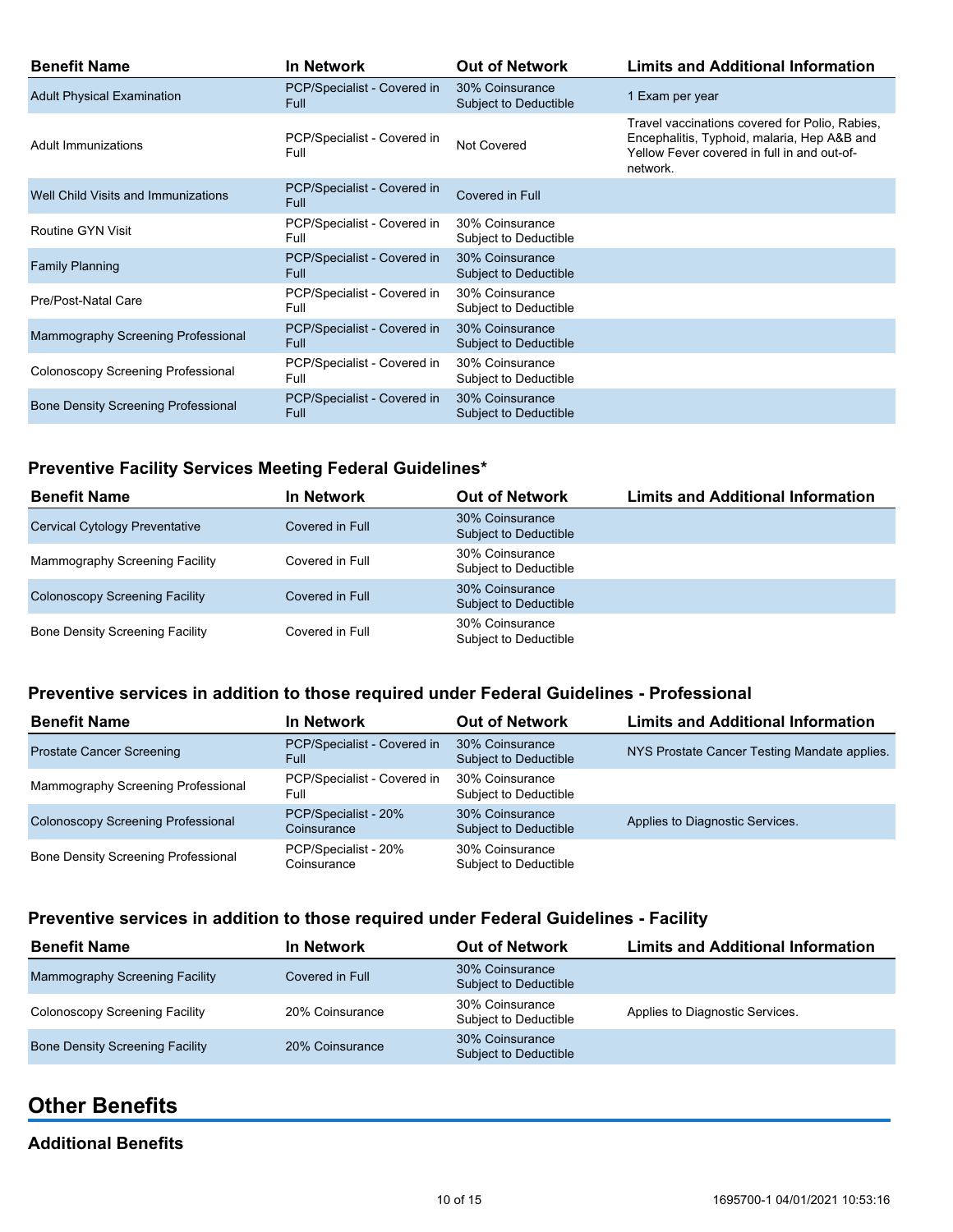| <b>Benefit Name</b>                             | <b>In Network</b>                                       | <b>Out of Network</b>                           | <b>Limits and Additional Information</b>                                                                                         |
|-------------------------------------------------|---------------------------------------------------------|-------------------------------------------------|----------------------------------------------------------------------------------------------------------------------------------|
| <b>Treatment of Diabetes Preventive</b>         | \$20 Copayment                                          | 30% Coinsurance<br><b>Subject to Deductible</b> |                                                                                                                                  |
| Treatment of Diabetes Insulin and Supplies      | PCP/Specialist - \$20<br>Copayment                      | 30% Coinsurance<br>Subject to Deductible        | No coverage for insulin and supplies through a<br>retail pharmacy. Covered through Carve-out Rx<br>vendor or Diabetic DME vendor |
| <b>Diabetic Education</b>                       | PCP/Specialist - \$20<br>Copayment                      | 30% Coinsurance<br><b>Subject to Deductible</b> |                                                                                                                                  |
| Diabetic Equipment                              | PCP/Specialist - \$20<br>Copayment                      | 30% Coinsurance<br>Subject to Deductible        | No coverage for insulin and supplies through a<br>retail pharmacy. Covered through Carve-out Rx<br>vendor or Diabetic DME vendor |
| Diabetic Retail Max Day Supply                  | N/A                                                     |                                                 |                                                                                                                                  |
| Diabetic Retail Copay for Max Day Supply        | N/A                                                     |                                                 |                                                                                                                                  |
| Diabetic Mail Order Max Day Supply              | N/A                                                     |                                                 |                                                                                                                                  |
| Diabetic Mail Order Copay for Max Day<br>Supply | N/A                                                     |                                                 |                                                                                                                                  |
| <b>Autism Assistive Communication Device</b>    | PCP/Specialist - 20%<br>Coinsurance                     | 30% Coinsurance<br><b>Subject to Deductible</b> | NYS Mental Health and Substance Use<br>Disorder (SUD) Provision Applies.                                                         |
| Autologous Blood Banking                        | PCP/Specialist - Inclusive of<br><b>Primary Service</b> | Inclusive of Primary Service                    |                                                                                                                                  |
| Durable Medical Equipment (DME)                 | PCP/Specialist - 20%<br>Coinsurance                     | 30% Coinsurance<br>Subject to Deductible        |                                                                                                                                  |
| <b>Mastectomy Prosthesis</b>                    | PCP/Specialist - 20%<br>Coinsurance                     | 30% Coinsurance<br>Subject to Deductible        |                                                                                                                                  |
| Orthotics                                       | PCP/Specialist - 20%<br>Coinsurance                     | 30% Coinsurance<br>Subject to Deductible        |                                                                                                                                  |
| <b>Foot Orthotics</b>                           | PCP/Specialist - 20%<br>Coinsurance                     | 30% Coinsurance<br>Subject to Deductible        |                                                                                                                                  |
| Prosthetic - External Benefit                   | PCP/Specialist - 20%<br>Coinsurance                     | 30% Coinsurance<br>Subject to Deductible        |                                                                                                                                  |
| Prosthetic - Wigs External Benefit              | PCP/Specialist - Not Covered Not Covered                |                                                 | Not Covered                                                                                                                      |
| <b>Medical Supplies</b>                         | PCP/Specialist - 20%<br>Coinsurance                     | 30% Coinsurance<br><b>Subject to Deductible</b> |                                                                                                                                  |
| Breast Pump Purchase or Rental                  | PCP/Specialist - Covered in<br>Full                     | 30% Coinsurance<br>Subject to Deductible        | 1 Rental or Purchase per pregnancy                                                                                               |
| Acupuncture                                     | PCP/Specialist - 50%<br>Coinsurance                     | 50% Coinsurance<br>Subject to Deductible        | 10 Visits Per Contract Year<br>OON: Deductible, then 50% Coinsurance                                                             |
| <b>Reproductive Services</b>                    | PCP/Specialist - Not Covered Not Covered                |                                                 | <b>Not Covered</b>                                                                                                               |
| <b>Private Duty Nursing</b>                     | PCP/Specialist - Not Covered Not Covered                |                                                 | <b>Not Covered</b>                                                                                                               |
| <b>PUVA Treatment</b>                           | PCP/Specialist - 20%<br>Coinsurance                     | 30% Coinsurance<br>Subject to Deductible        | Only covered if medically necessary                                                                                              |
| <b>Nutritional Therapy</b>                      | PCP/Specialist - Not Covered Not Covered                |                                                 | <b>Not Covered</b>                                                                                                               |
| <b>Biofeedback</b>                              | PCP/Specialist - 20%<br>Coinsurance                     | 30% Coinsurance<br>Subject to Deductible        | Only covered if medically necessary                                                                                              |

## **Diagnoses**

| <b>Benefit Name</b>           | In Network                | <b>Out of Network</b>             | <b>Limits and Additional Information</b> |
|-------------------------------|---------------------------|-----------------------------------|------------------------------------------|
| <b>Accidental Dental</b>      | PCP/Specialist - Included | Included<br>Subject to Deductible |                                          |
| Dental Oral Surgery           | PCP/Specialist - Included | Included<br>Subject to Deductible |                                          |
| Temporomandibular Joint (TMJ) | PCP/Specialist - Included | Included<br>Subject to Deductible |                                          |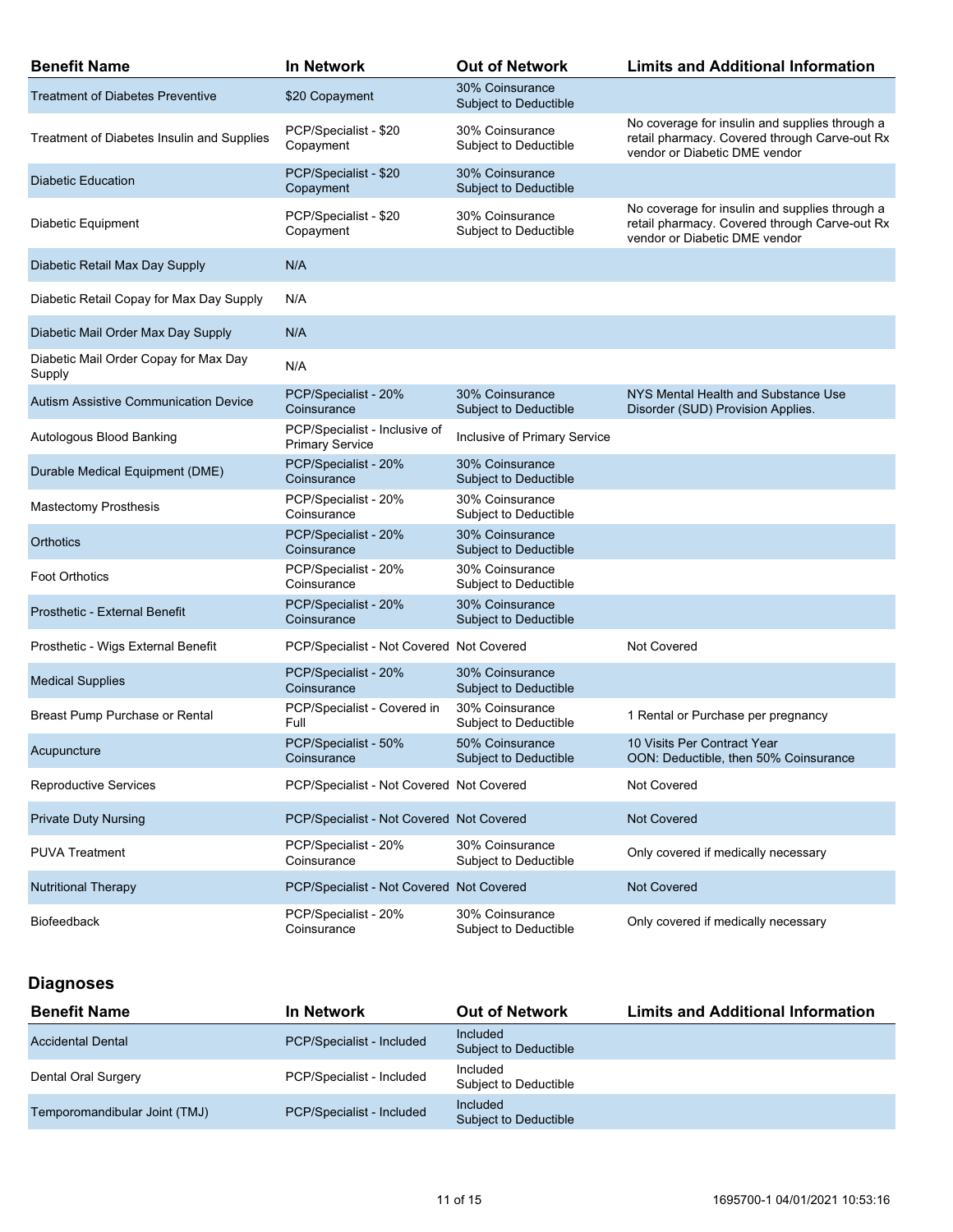| <b>Benefit Name</b>                | In Network                | <b>Out of Network</b>                           | <b>Limits and Additional Information</b> |
|------------------------------------|---------------------------|-------------------------------------------------|------------------------------------------|
| <b>Nutritional Counseling</b>      | PCP/Specialist - Included | <b>Included</b><br><b>Subject to Deductible</b> |                                          |
| Inherited Metabolic Disorder - PKU | PCP/Specialist - Included | Included<br>Subject to Deductible               |                                          |
| <b>Infertility Care</b>            | PCP/Specialist - Included | <b>Included</b><br>Subject to Deductible        |                                          |
| Organ and Bone Marrow Transplants  | PCP/Specialist - Included | Included<br>Subject to Deductible               |                                          |
| Elective Sterilization - Female    | PCP/Specialist - Included | Included<br><b>Subject to Deductible</b>        |                                          |
| Elective Sterilization - Male      | PCP/Specialist - Included | Included<br><b>Subject to Deductible</b>        |                                          |
| Interruption of Pregnancy          | PCP/Specialist - Included | <b>Included</b><br>Subject to Deductible        |                                          |

# **Emergency Services**

### **ER Facility**

| <b>Benefit Name</b>                  | In Network      | <b>Out of Network</b> | <b>Limits and Additional Information</b>                                                                                                                |
|--------------------------------------|-----------------|-----------------------|---------------------------------------------------------------------------------------------------------------------------------------------------------|
| <b>Facility Emergency Room Visit</b> | 20% Coinsurance | 20% Coinsurance       | Prior Authorization may not apply to any<br>emergency care services. Emergency services<br>are covered worldwide if provided by a hospital<br>facility. |

### **ER Professional**

| <b>Benefit Name</b>                   | In Network                           | <b>Out of Network</b> | <b>Limits and Additional Information</b>                                                                                                                |
|---------------------------------------|--------------------------------------|-----------------------|---------------------------------------------------------------------------------------------------------------------------------------------------------|
| <b>Physician Emergency Room Visit</b> | PCP/Specialist - Covered in<br>Full: | Covered in Full       | Prior Authorization may not apply to any<br>emergency care services. Emergency services<br>are covered worldwide if provided by a hospital<br>facility. |

### **Transportation**

| <b>Benefit Name</b>                                                  | <b>In Network</b> | <b>Out of Network</b> | <b>Limits and Additional Information</b> |
|----------------------------------------------------------------------|-------------------|-----------------------|------------------------------------------|
| Prehospital Emergency and Transportation -<br><b>Ground or Water</b> | 20% Coinsurance   | 20% Coinsurance       |                                          |
| Air Ambulance                                                        | 20% Coinsurance   | 20% Coinsurance       |                                          |
| Intra Hospital Transportation                                        | 20% Coinsurance   | 20% Coinsurance       |                                          |

### **Urgent Care**

| <b>Benefit Name</b>               | <b>In Network</b> | <b>Out of Network</b>                    | <b>Limits and Additional Information</b> |
|-----------------------------------|-------------------|------------------------------------------|------------------------------------------|
| Urgent Care Center Facility Visit | 20% Coinsurance   | 30% Coinsurance<br>Subject to Deductible |                                          |

## **Urgent Care - Professional**

| <b>Benefit Name</b>                       | <b>In Network</b>                          | <b>Out of Network</b>                    | <b>Limits and Additional Information</b> |
|-------------------------------------------|--------------------------------------------|------------------------------------------|------------------------------------------|
| <b>Physician Urgent Care Center Visit</b> | PCP/Specialist - Covered in<br><b>Full</b> | 30% Coinsurance<br>Subject to Deductible |                                          |
| Physician Office Visit for Urgent Care    | PCP/Specialist - 20%<br>Coinsurance        | 30% Coinsurance<br>Subject to Deductible |                                          |

# **Total Health Management Programs**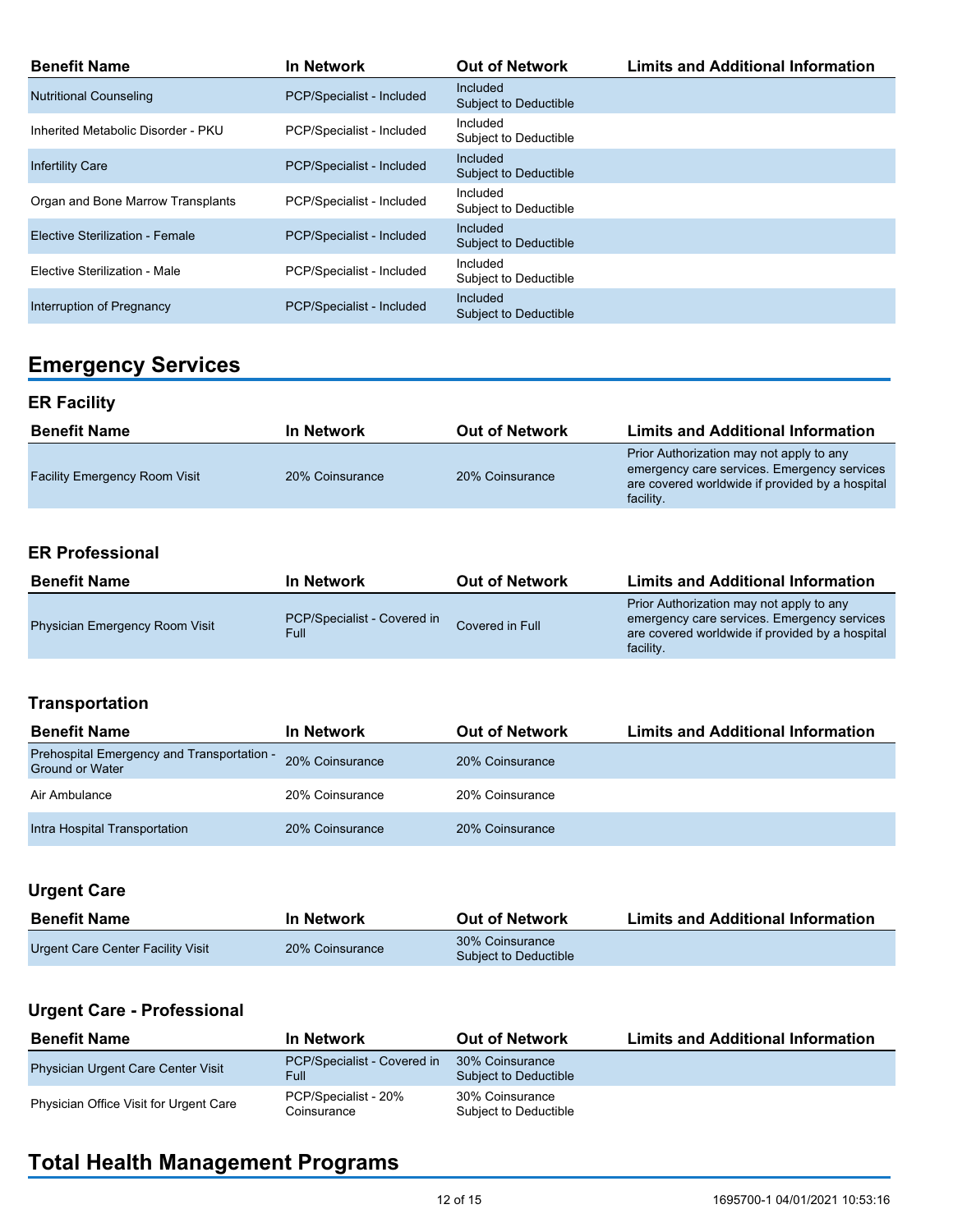## **Medical Management Services**

| <b>Benefit Name</b>                          | In Network | <b>Out of Network</b> | <b>Limits and Additional Information</b> |
|----------------------------------------------|------------|-----------------------|------------------------------------------|
| Case Management Program                      |            |                       | Applies<br>Yes                           |
| Case Management Behavioral Health<br>Program |            |                       | Applies<br>Yes                           |
| Disease Management Program                   |            |                       | Applies<br>Yes                           |
| <b>Health Promotion</b>                      |            |                       | Applies<br>Yes                           |

# **Ancillary Benefits**

| Vision                         |                |                                          |                                                     |
|--------------------------------|----------------|------------------------------------------|-----------------------------------------------------|
| <b>Benefit Name</b>            | In Network     | <b>Out of Network</b>                    | <b>Limits and Additional Information</b>            |
| Pediatric Vision Age Limit     |                |                                          | Does Not Apply                                      |
| Pediatric Eye Exams - Routine  | \$40 Copayment | 30% Coinsurance<br>Subject to Deductible | 1 Exam per year<br>Limits are combined INN and OON. |
| Pediatric Eyewear - Routine    | Not Covered    | Not Covered                              | Not Covered                                         |
| Adult Eye Exams - Routine      | \$40 Copayment | 30% Coinsurance<br>Subject to Deductible | 1 Exam per year<br>Limits are combined INN and OON. |
| <b>Adult Eyewear - Routine</b> | Not Covered    | Not Covered                              | Not Covered                                         |

# **Rx Benefits**

#### **Rx Plan**

| <b>Benefit Name</b> | <b>In Network</b> | <b>Out of Network</b> | <b>Limits and Additional Information</b> |
|---------------------|-------------------|-----------------------|------------------------------------------|
| <b>Rx Plan</b>      |                   |                       | DRUG COVERAGE EXCLUDED                   |

### **Rx Benefits**

| <b>Benefit Name</b>                | <b>In Network</b> | <b>Out of Network</b> | <b>Limits and Additional Information</b> |
|------------------------------------|-------------------|-----------------------|------------------------------------------|
| \$0 Generics for Kids              | N/A               |                       |                                          |
| Generics for Kids Age Limit        | Does not apply    |                       |                                          |
| <b>MAC Penalty</b>                 | N/A               |                       |                                          |
| Step Therapy                       | N/A               |                       |                                          |
| <b>Prior Authorization</b>         | N/A               |                       |                                          |
| Oral Contraceptives                | N/A               |                       |                                          |
| Mandatory MO for Maintenance Drugs | N/A               |                       |                                          |
| Days Supply Per Retail Order       | 30                |                       |                                          |
| Days Supply Per Mail Order         | 90                |                       |                                          |
| Copays Per Mail Order Supply       | N/A               |                       |                                          |
| Deductible                         | N/A               |                       |                                          |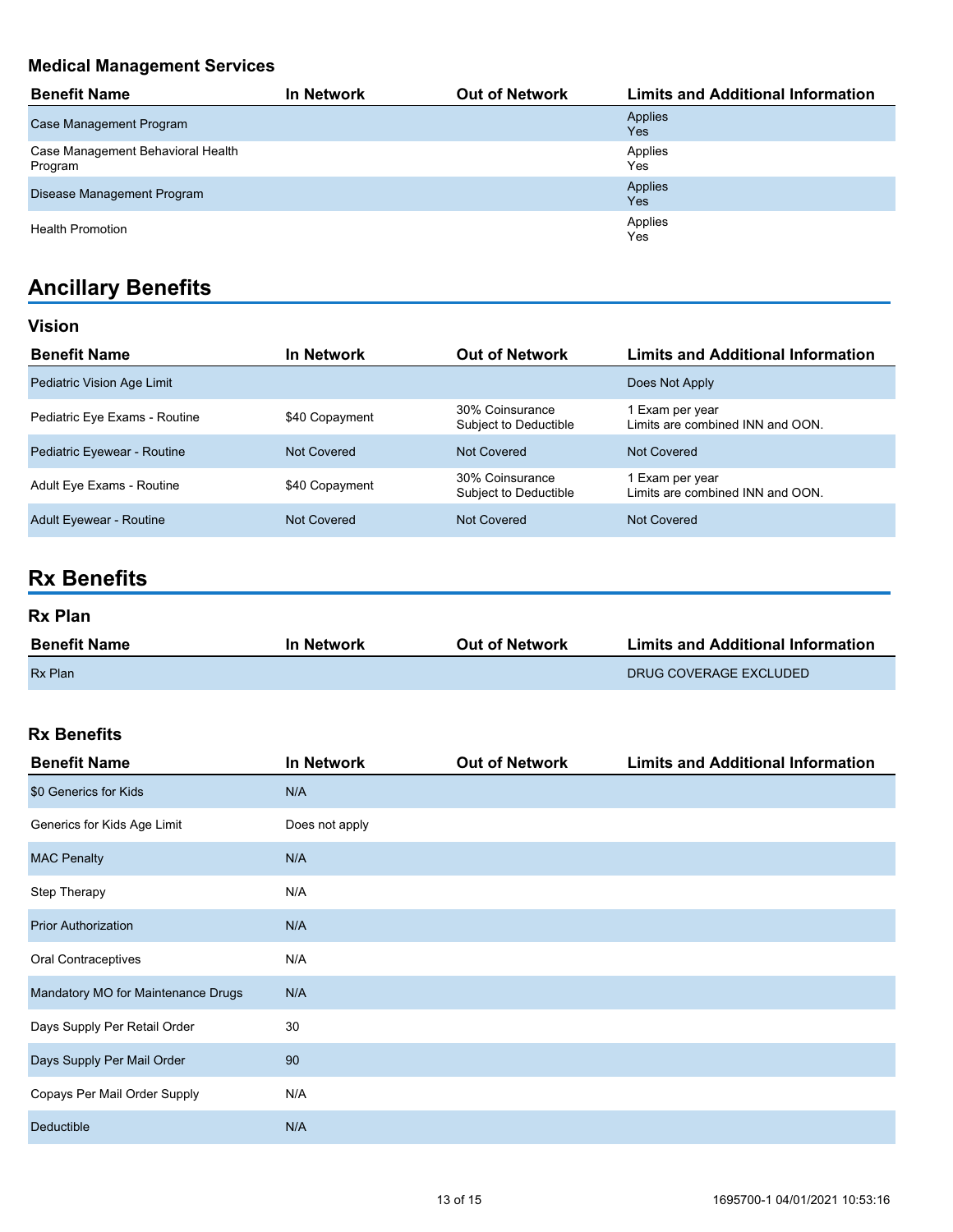| <b>Benefit Name</b>        | <b>In Network</b> | <b>Out of Network</b> | <b>Limits and Additional Information</b> |
|----------------------------|-------------------|-----------------------|------------------------------------------|
| <b>Family Deductible</b>   | N/A               |                       |                                          |
| Deductible applies to      | N/A               |                       |                                          |
| <b>Embedded Rx</b>         | <b>No</b>         |                       |                                          |
| Annual benefit maximum     | N/A               |                       |                                          |
| Benefit maximum applies to | N/A               |                       |                                          |
| OOP Maximum                | N/A               |                       |                                          |
| OOP Maximum Applies to     | N/A               |                       |                                          |

## **Exclusions**

#### **Exclusions**

| <b>Benefit Name</b>                       | <b>Excluded</b> |
|-------------------------------------------|-----------------|
| <b>Convalescent and Custodial Care</b>    | Yes             |
| <b>Cosmetic Services</b>                  | Yes             |
| <b>Dental Services</b>                    | <b>Yes</b>      |
| Experimental or Investigational Treatment | Yes             |
| <b>Felony Participation</b>               | <b>Yes</b>      |
| <b>Government Facility</b>                | Yes             |
| Medicare or Other Governmental Program    | <b>Yes</b>      |
| <b>Military Service</b>                   | Yes             |
| No-Fault Automobile Insurance             | Yes             |
| Services Not Listed                       | Yes             |
| Services with No Charge                   | Yes             |
| War                                       | Yes             |
| <b>Workers Compensation</b>               | <b>Yes</b>      |